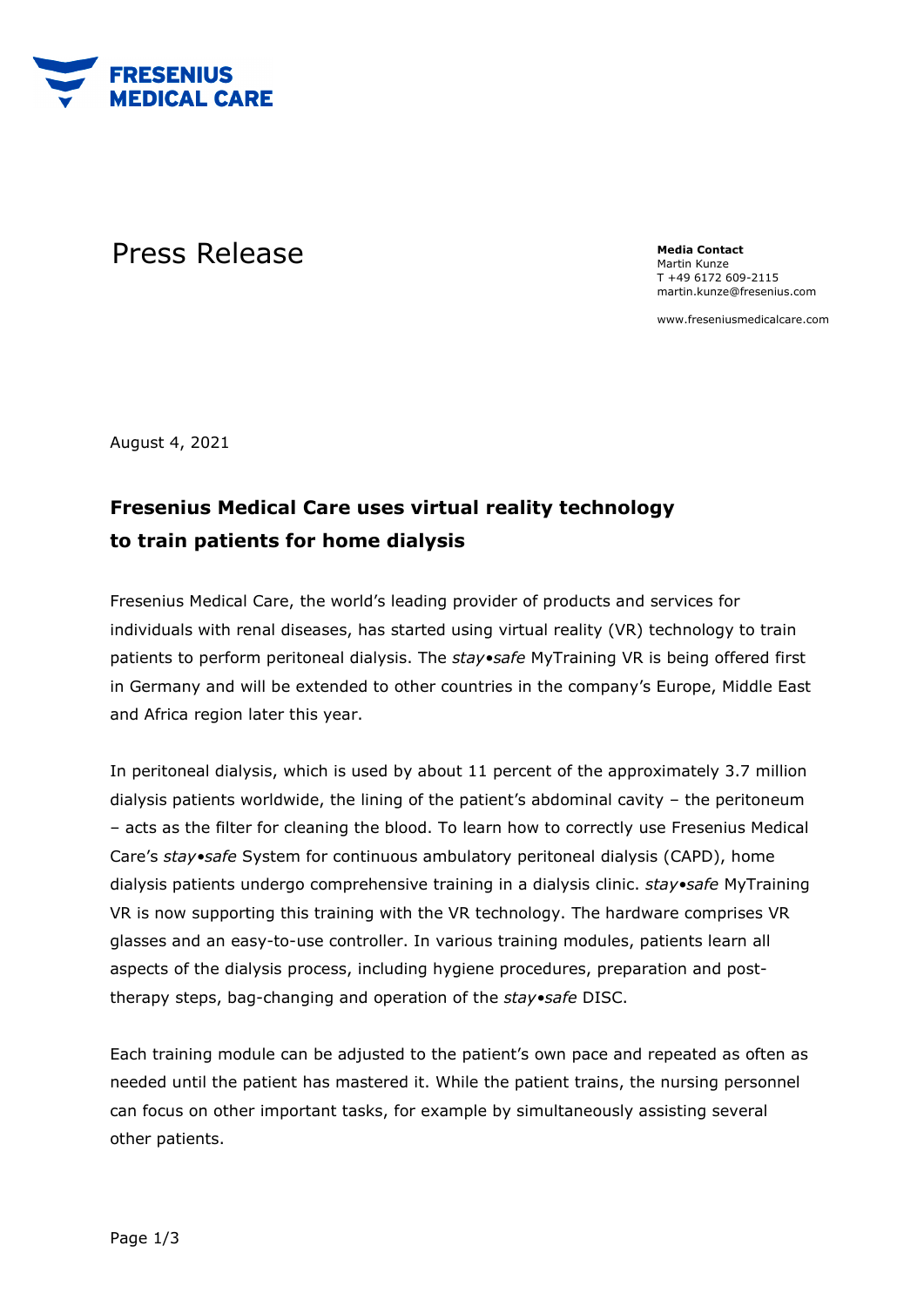"The VR training appeals to several of the patients' senses and this makes it especially easy to learn new procedures," said Christoph Hame, Nursing Manager at NephroCare Germany, the service division of Fresenius Medical Care. "The VR glasses block out outside stimuli, so the patients stay focused. They can move around in the virtual room and reach for things. With this playful learning, the content is held better in the memory. Also, the standardized learning units make the training more secure, because the contents are imparted in the same way in every dialysis clinic. We offer the training in different languages, and can therefore overcome language barriers."

The *stay•safe* MyTraining VR is aimed at both new and experienced home dialysis patients, who regularly update their knowledge at monthly check-ups. Patients can also be more easily included in the process of deciding which form of therapy is best for them. With the use of the VR glasses they can even learn how to handle the *stay•safe* System before the implantation of a catheter, which is required for the treatment.

"We want to make home dialysis possible for ever more patients," said Dr. Katarzyna Mazur-Hofsäß, Fresenius Medical Care's Chief Executive Officer for Europe, Middle East and Africa. "Part of this is preparing them and their family members for the challenges and changes that come along with it. With the VR training we are doing exactly that. Patients, their family members and care partners can be familiarized with the usage in a very practical, impactful way. This lowers their inhibitions and helps them with the decision on whether peritoneal dialysis at home is right for them. And it contributes to the design of home therapy that is sustainably patient-friendly and safe."

*Note for the media: Press photos for editorial use can be found on our website at [https://www.freseniusmedicalcare.com/en/news/mytraining/.](https://www.freseniusmedicalcare.com/en/news/mytraining/)*

Fresenius Medical Care is the world's leading provider of products and services for individuals with renal diseases of which around 3.7 million patients worldwide regularly undergo dialysis treatment. Through its network of 4,100 dialysis clinics, Fresenius Medical Care provides dialysis treatments for approximately 346,00 patients around the globe. Fresenius Medical Care is also the leading provider of dialysis products such as dialysis machines or dialyzers. Along with its core business, the Renal Care Continuum, the company focuses on expanding in complementary areas and in the field of critical care. Fresenius Medical Care is listed on the Frankfurt Stock Exchange (FME) and on the New York Stock Exchange (FMS).

For more information visit the Company's website at [www.freseniusmedicalcare.com.](http://www.freseniusmedicalcare.com/)

Disclaimer:

The *stay•safe* MyTraining VR and the VR goggles themselves are not a medical device, but were created to support CAPD training. The training demonstrates the use of the stay-safe system. The *stay•safe* system for CAPD treatment includes the PIN and DISC elements and the associated peritoneal dialysis solutions.